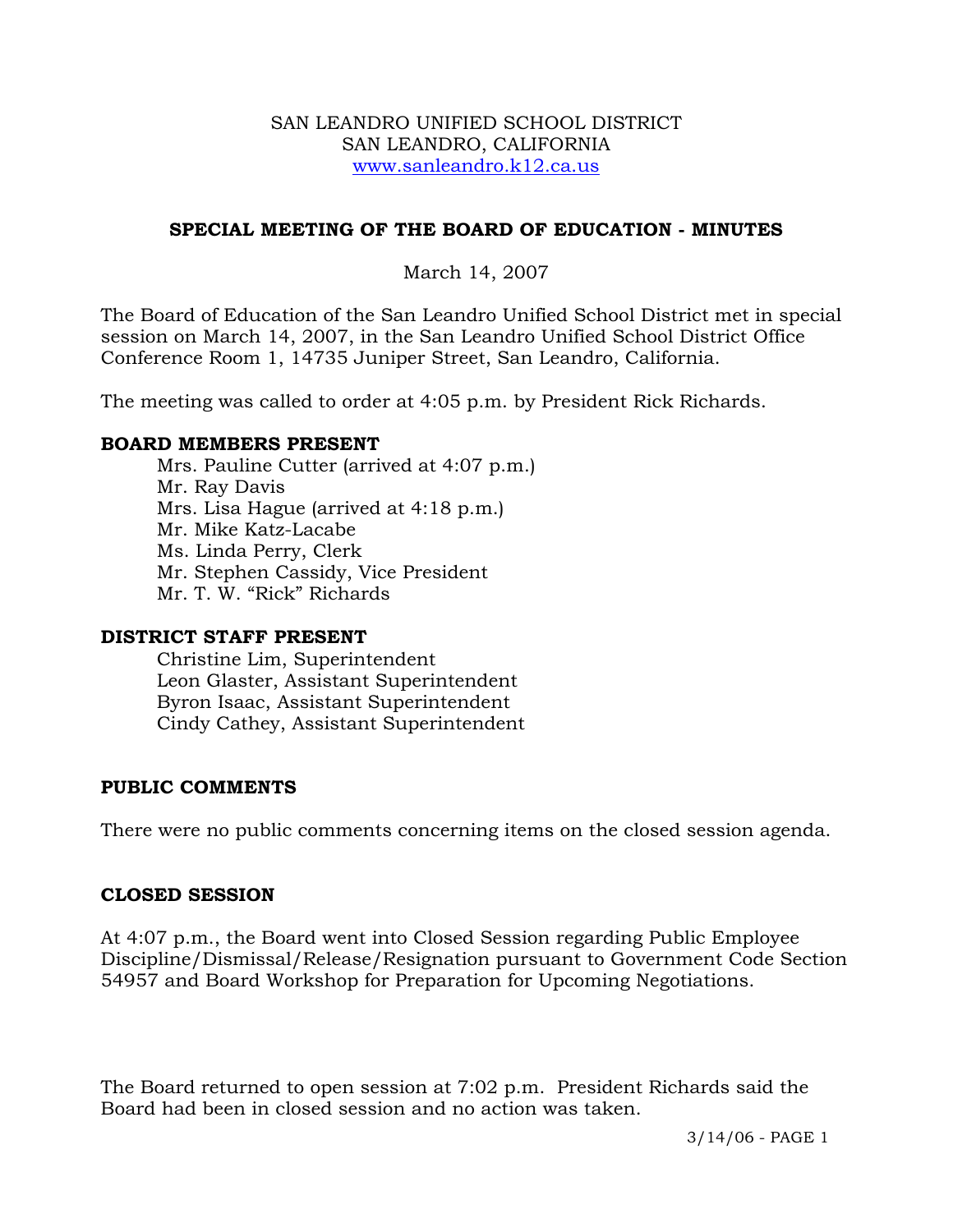### **PUBLIC TESTIMONY**

None

# **BOARD MEMBER COMMENTS**

Mr. Davis said that he was looking forward to celebrating Mr. Glaster's retirement at his home tomorrow evening, March 15, 6 p.m.

Mr. Cassidy said that he was unable to attend the March 12 Neighborhood Town Hall meeting. He did report that he had received some positive feedback; however, he would like to have a Communication Committee meeting scheduled the second Town Hall meeting on March 26, to discuss some of the issues that were expressed to him by the community. Mr. Katz, Communication Chair, said he would look into a possible date.

Superintendent Lim said that the Steering Committee would be meeting on Friday, March 16, to finalize the plans for the March 26 meeting. She is having the audio recording of the March 12 meeting burned to DVDs for any Board member, upon request, wishing to receive a copy, adding that it was also being transcribed. The committee will provide written responses to the questions raised, clarify the Assumption Church/ School community concerns, and refine the pictorials addressing the size of the PG&E parcel, and the emergency exit route. Staff will explain the reasons for expending money on a "parking lot", and how this is such an integral part of the whole plan.